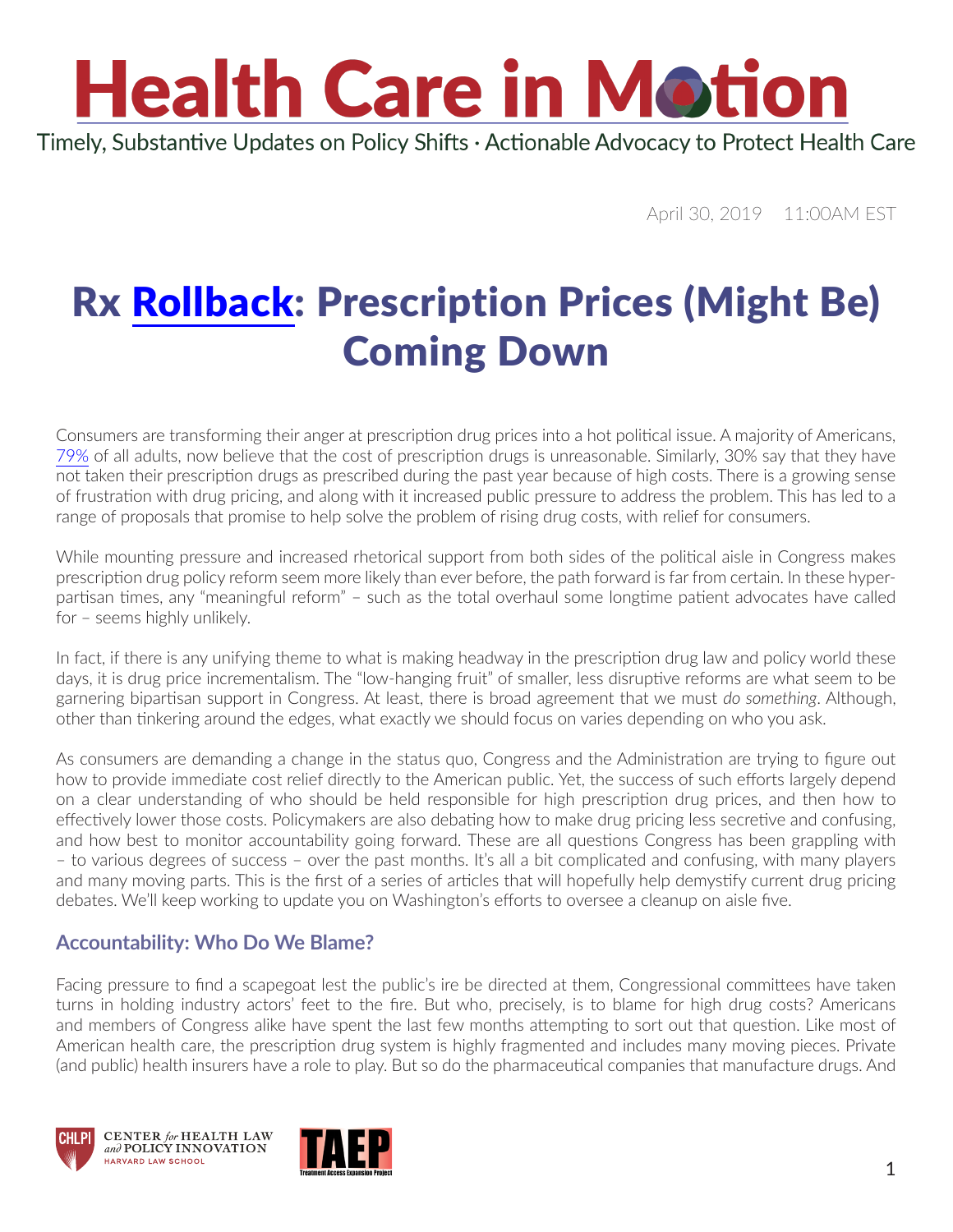## **Health Care in Motion**

we can't forget the pharmacy benefit managers ([PBMs\)](https://www.youtube.com/watch?v=P21Zb_OySIg), who administer an insurer's list of approved medicines (called a formulary) and act as a go-between to negotiate rebates (price discounts) with drug manufacturers.

The Senate Finance Committee has brought in executives from [pharmaceutical manufacturers](https://www.finance.senate.gov/hearings/drug-pricing-in-america-a-prescription-for-change-part-ii) and [PBMs t](https://www.finance.senate.gov/hearings/drug-pricing-in-america-a-prescription-for-change-part-iii)o testify about the persistent problem of drug pricing. Unsurprisingly, these hearings largely settled into a round of circular finger pointing, with manufacturers [asserting](https://www.finance.senate.gov/imo/media/doc/Combined Drug CEO QFR Responses Wyden.pdf) that PBMs seeking to reap more profits and keep rebates (and thus prices) high are to blame, while PBMs largely [threw](https://www.cnbc.com/2019/04/09/cvs-cigna-humana-blame-big-pharma-for-high-drug-prices-in-senate-hearing.html) the same criticism back at manufacturers.

In these and other hearings, legislators not only demanded answers, they also offered possible solutions. Some policy prescriptions, such as strengthening Medicare's bargaining power to negotiate lower drug prices under Medicare Part D, are set on securing a larger role for the federal government in drug pricing. Others, like getting rid of rebates and scaling back the role of PBMs, unravel and simplify the complex web of drug pricing. It remains to be seen if any of these ideas can provide relief to consumers.

#### **Transparency: Shedding Light on the Problem**

Regardless of who is to blame for the mess we find ourselves in, the question of where to focus limited political energy remains. The current impetus to *do something* about drug prices is largely traceable to broad concerns over a lack of transparency in prescription drug pricing. With the poster child of pharmaceutical industry excess—"[Pharma](https://abcnews.go.com/US/feds-investigates-martin-pharma-bro-shkreli-allegedly-running/story?id=62113959)  [Bro](https://abcnews.go.com/US/feds-investigates-martin-pharma-bro-shkreli-allegedly-running/story?id=62113959)" Martin Shkreli—still making headlines, the enormous profits that drug manufacturers earn remain on consumers' minds.

Everyone's frustration has now resulted in calls for action and garnered bipartisan [support](https://www.kff.org/health-reform/poll-finding/kff-health-tracking-poll-february-2019-prescription-drugs/) for some sort of government intervention to demystify exactly how drug manufacturers set their prices and determine price increases. In April, the House [Ways & Means Committee](https://waysandmeans.house.gov/media-center/press-releases/ways-and-means-advances-bipartisan-prescription-drug-pricing-legislation) approved drug price transparency legislation in unanimous, bipartisan fashion. The Prescription Drug Sunshine, Transparency, Accountability, and Reporting [\(STAR\) Act](https://waysandmeans.house.gov/media-center/press-releases/ways-and-means-advances-bipartisan-prescription-drug-pricing-legislation) would mandate more disclosure from manufacturers about how they value their products and would require public justifications of large price increases for existing drugs and high launch prices for new drugs. Another rule [proposed](https://www.federalregister.gov/documents/2018/10/18/2018-22698/medicare-and-medicaid-programs-regulation-to-require-drug-pricing-transparency) by the Administration would require direct-to-consumer television advertisements of prescription drugs to include the Wholesale Acquisition Cost (the list price) of that drug. While ["sunlight](https://www.brandeis.edu/legacyfund/bio.html) is said to be the best of disinfectants," it remains to be seen if any of these proposals is just what the doctor ordered.

#### **Reining in Consumer Costs**

From the consumer perspective, it's clear that [cash rules everything around us](https://www.youtube.com/watch?v=PBwAxmrE194). Patients have voiced concerns over out-of-pocket drug costs, especially as insurers are increasingly placing higher copayment and coinsurance [burdens](https://www.healthsystemtracker.org/brief/increases-in-cost-sharing-payments-have-far-outpaced-wage-growth/#item-start) on consumers filling their prescriptions. In testimony before the Senate [Special Committee on Aging](https://www.aging.senate.gov/) in March, witnesses [spoke](https://www.aging.senate.gov/hearings/the-complex-web-of-prescription-drug-prices-part-i-patients-struggling-with-rising-costs) about the frequent practice in which manufacturers lower the price of drugs, but consumers don't enjoy reductions in high out-of-pocket costs, Last year, Department of Health and Human Services Secretary Alex Azar [previewed](https://www.forbes.com/sites/arleneweintraub/2018/03/30/the-call-for-drug-price-transparency-is-growing-louder-but-will-it-matter/#4b366a3f3267) that these concerns weighed on the Administration, saying that "the huge gaps between the list price and the actual price are notorious. It's like the gap between the \$500 rack rate on the back of the door in your Hampton Inn room and the \$100 you actually pay."

To date, the most notable action by the Administration on prescription drug costs has been its proposed prescription drug [rebate rule](https://www.federalregister.gov/documents/2019/02/06/2019-01026/fraud-and-abuse-removal-of-safe-harbor-protection-for-rebates-involving-prescription-pharmaceuticals). Various arrangements are carved out of federal fraud and abuse laws. When it comes to pharmaceuticals,